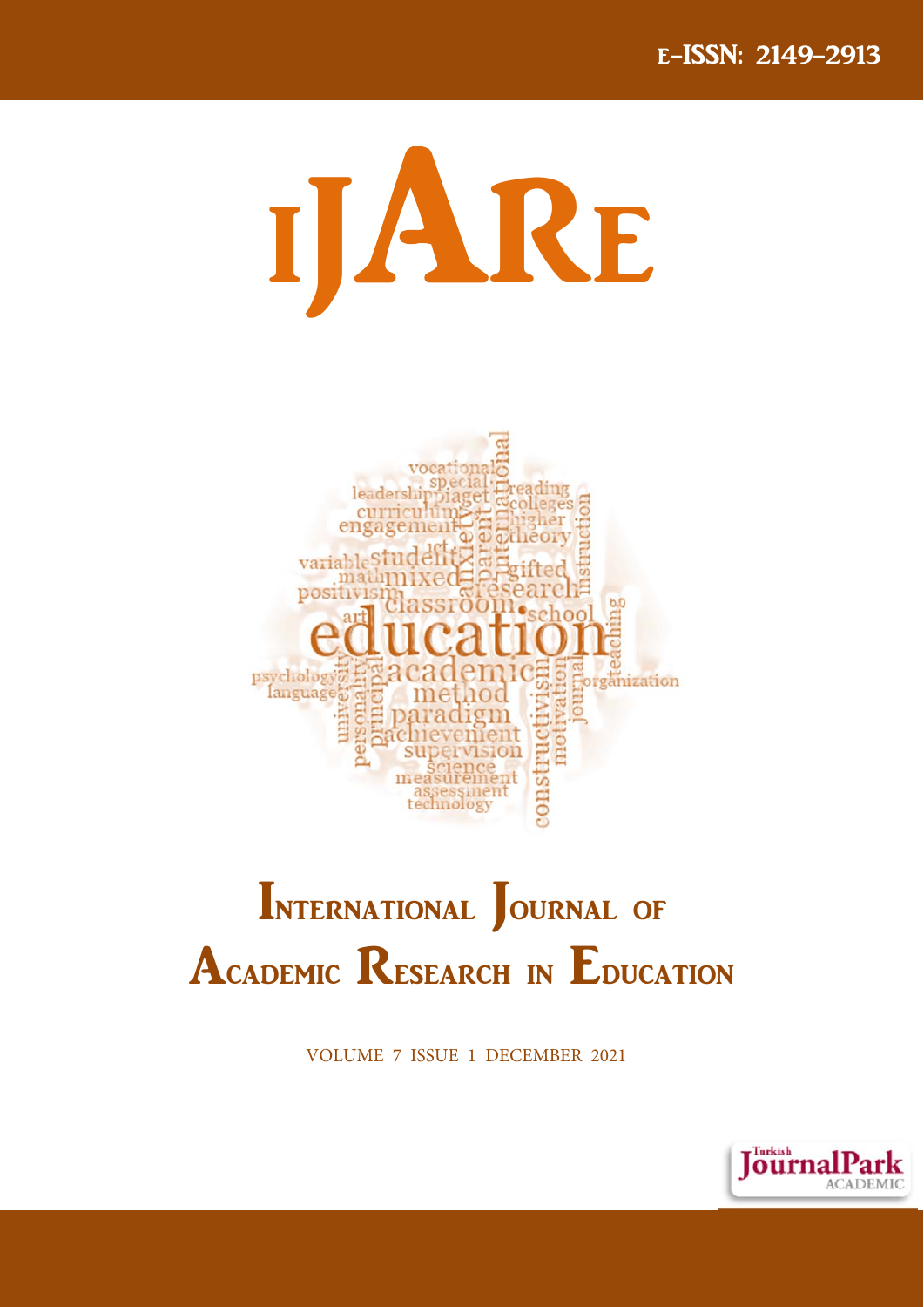

**e-ISSN:** 2149-2913 **| Founded:** 2015 **| Period:** Annually **| Publisher:** Süleyman Nihat Şad **|** https://dergipark.org.tr/en/pub/ijare

#### **Volume 7** Issue 1

#### *Content*

*An Overview of Qualitative Research and Focus Group Discussion*

#### *[Seçil TÜMEN AKYILDIZ](https://dergipark.org.tr/en/pub/@stakyildiz) & [Kwestan Hussein AHMED](https://dergipark.org.tr/en/pub/@B3C795-F5DBF7-1874B4-56FDB8-216E89-E11619-294291-243160-847853-3B58D6-785931-04)*

*Justifying Academic Dishonesty: A Survey of Canadian University Students*

#### *[Henry CHOW,](https://dergipark.org.tr/en/pub/@drhenrychow) [Rozzet JURDİ](https://dergipark.org.tr/en/pub/ijare/issue/63048/951714#article-authors-list)-HAGE & [H. Sam HAGE](https://dergipark.org.tr/en/pub/ijare/issue/63048/951714#article-authors-list)*

*Examining The Resiliency of Preschool Children in The COVID-19 Pandemic Period Based on Age and Gender*

*[Hülya GÜLAY OGELMAN](https://dergipark.org.tr/en/pub/@hulyagulay), [Hande GÜNGÖR](https://dergipark.org.tr/en/pub/@Hande%20G%C3%9CNG%C3%96R) & [İlkay GÖKTAŞ](https://dergipark.org.tr/en/pub/@ilkaygkts)*

### **International Journal of Academic Research in Education Volume 7 / Issue 1 e-ISSN: 2149-2913 December 2021**

**Editor in Chief** Prof.Dr. Süleyman Nihat ŞAD

**Editors** Assistant Prof. Meltem YURTÇU Dr. Nuri ERDEMİR

#### **Language Editor** Süleyman Nihat ŞAD

**Composition- Graphics-Design** Nuri ERDEMİR – Meltem YURTÇU

#### **Communication**

İnönü Üniversity, Faculty of Education, Department of Educational Sciences, Malatya, Turkey E-mail[: ijare.editor@gmail..com](mailto:ijare.editor@gmail..com) Website:<https://dergipark.org.tr/tr/pub/ijare>

#### **Abstracted&Indexed in**

mdex Copernicus<br>SOBIAD